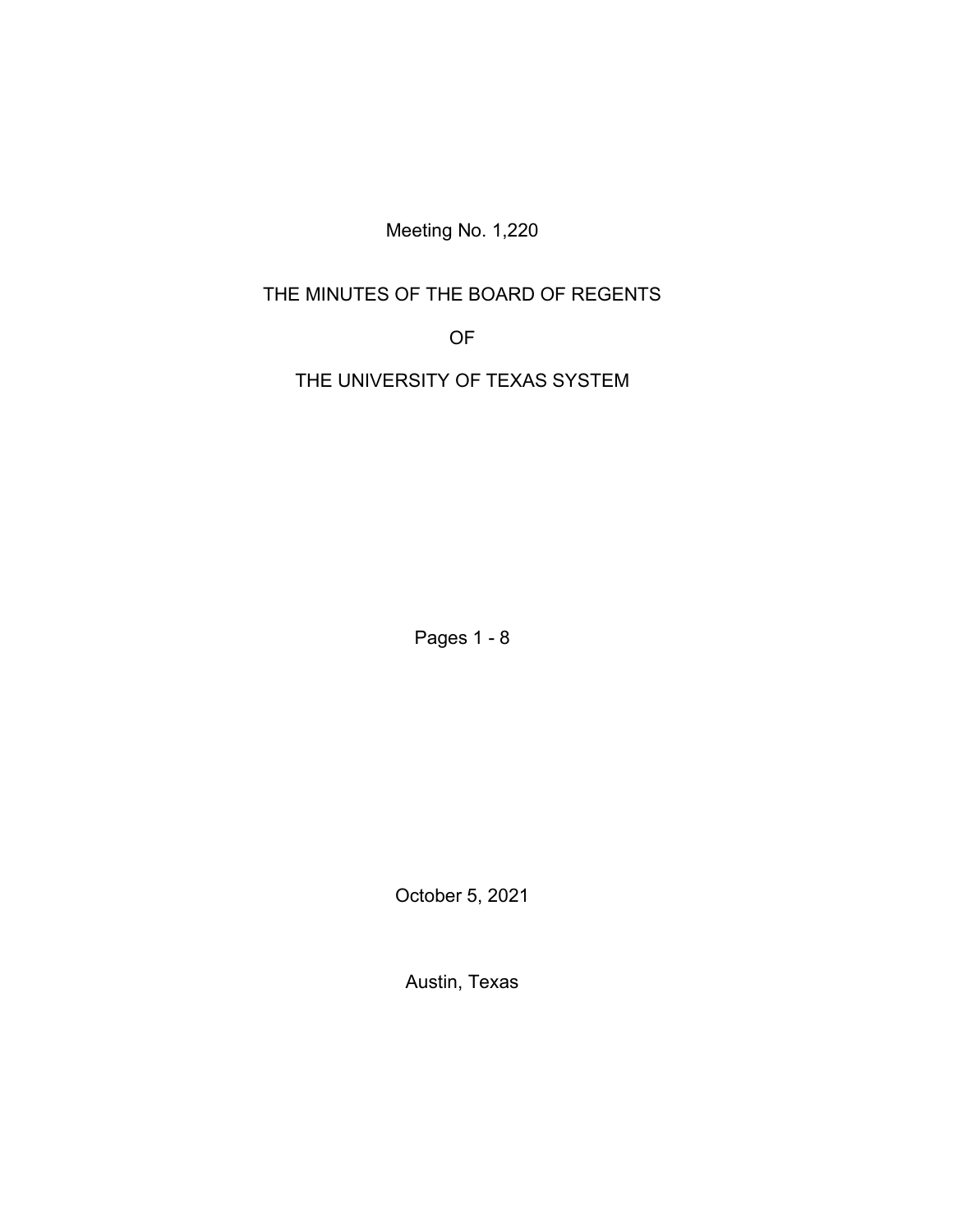### MEETING NO. 1,220

TUESDAY, OCTOBER 5, 2021.--The members of the Board of Regents of The University of Texas System convened a special called meeting in Open Session on Tuesday, October 5, 2021 at 9:00 a.m. via telephone conference call, in the Board Room, Second Floor, The University of Texas System Building, 210 West Seventh Street, Austin, Texas, with the following participation:

ATTENDANCE.--

Present<br>Chairman Eltife Vice Chairman Longoria Vice Chairman Weaver Regent Crain Regent Hicks Regent Jiles Regent Perez Regent Stedman Regent Nguyen, Student Regent, nonvoting Absent<br>Regent Warren

CONVENE THE BOARD IN OPEN SESSION TO RECESS TO EXECUTIVE SESSION.-- At 9:00 a.m., in accordance with a notice being duly posted with the Secretary of State and there being a quorum present, Chairman Eltife called the meeting to order in Open Session, then recessed the Board to Executive Session, pursuant to *Texas Government Code* Sections 551.071, 551.072, 551.073, 551.074, 551.076, and 551.089 to consider the matters listed on the Executive Session agenda.

RECONVENE THE BOARD IN OPEN SESSION TO CONSIDER ACTION ON EXECUTIVE SESSION ITEMS AND AGENDA ITEMS.--Chairman Eltife reconvened the Board in Open Session at 9:35 a.m. to consider action on the following items.

1a. U. T. System: Discussion and appropriate action regarding individual personnel matters relating to appointment, employment, evaluation, compensation, assignment, and duties of presidents (academic and health institutions including interim presidents); U. T. System Administration officers (Executive Vice Chancellors and Vice Chancellors); other officers reporting directly to the Board (Chancellor, General Counsel to the Board, and Chief Audit Executive); Board members; and U. T. System and institutional employees

No action was taken on this item.

1b. U. T. Medical Branch - Galveston: Discussion and appropriate action regarding change in terms of employment to name Ben G. Raimer, M.D., as President

See related Agenda Item 3 for action taken in Open Session.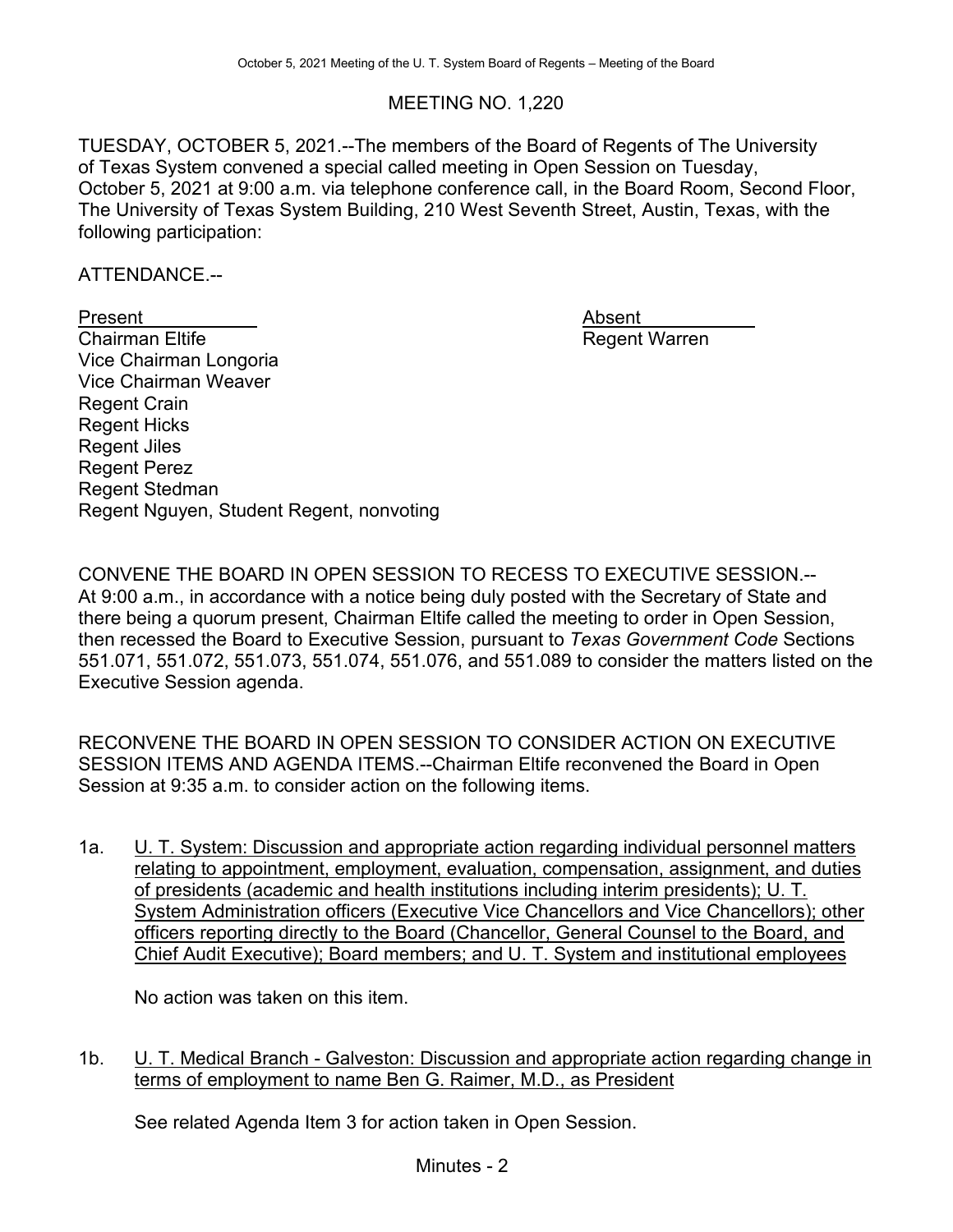2. U. T. System Board of Regents: Discussion with Counsel on pending legal issues

No action was taken on this item.

3. **U. T. System Board of Regents: Discussion and appropriate action regarding safety and** security issues, including security audits and the deployment of security personnel and devices

No action was taken on this item.

4a. U. T. System Academic Institutions: Discussion and appropriate action regarding proposed negotiated gifts, including potential naming features

No action was taken on this item.

4b. U. T. System Health Institutions: Discussion and appropriate action regarding proposed negotiated gifts, including potential naming features

No action was taken on this item.

5. Deliberations Regarding the Purchase, Exchange, Lease, Sale, or Value of Real Property – Section 551.072

No action was taken on this item.

## AGENDA ITEMS

1. **U. T. System Board of Regents: Approval of Consent Agenda items** 

Chairman Eltife noted the following related to the Consent Agenda:

• Item a requests approval to renew a contract with the Texas Higher Education Coordinating Board for U. T. System Administration to administer and oversee funding to support the Texas Child Mental Health Care Consortium. In approving this item, the Board is asked to make a finding that the proposed interagency contract (1) supports the public mission of and serves public purposes appropriate to the function of U. T. System, (2) is structured with adequate safeguards and controls in place to ensure the public purpose will continue to be met on an ongoing basis, and (3) will result in adequate consideration and benefits to the U. T. System and to the State of Texas.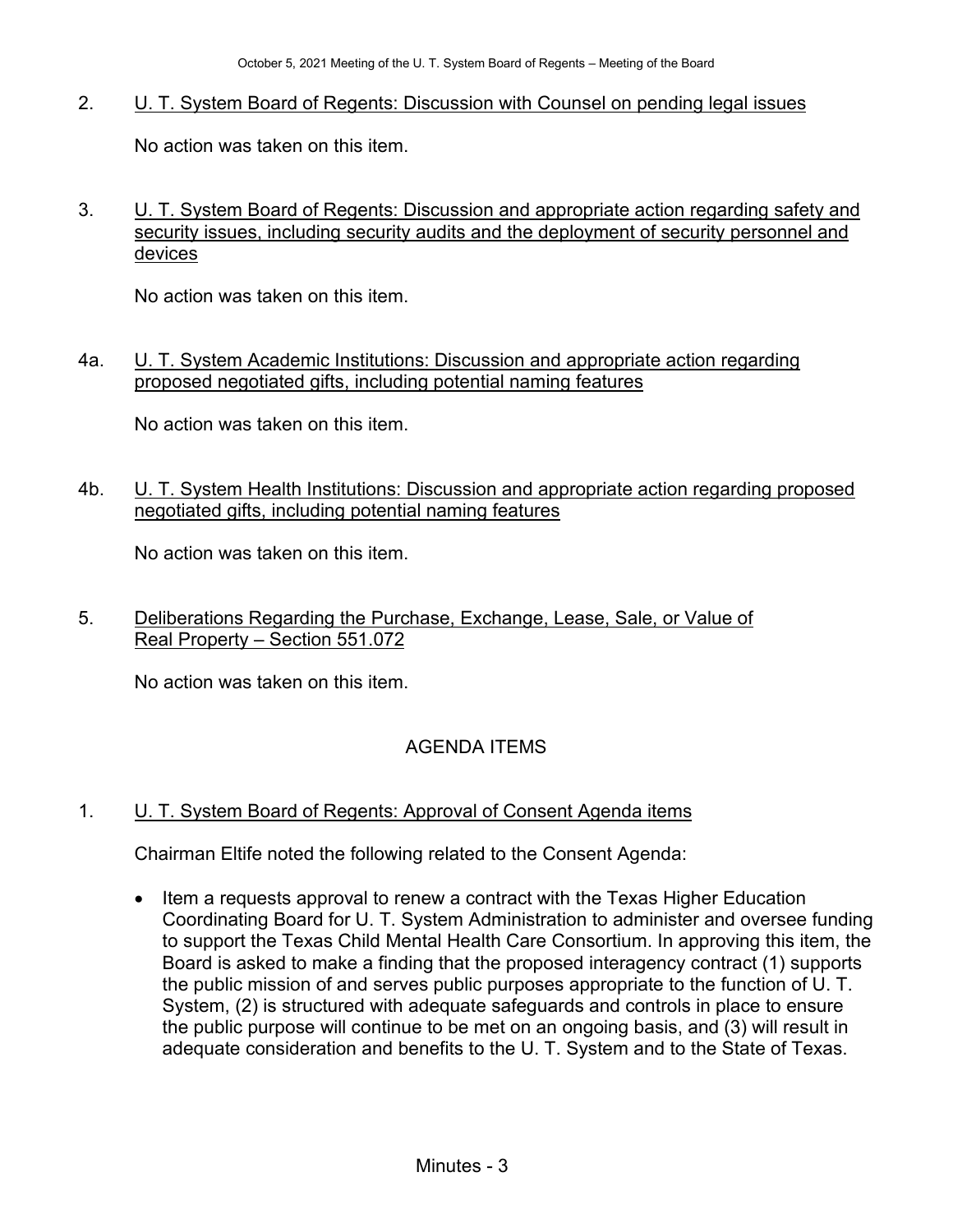• Item b requests approval for U. T. Arlington to enter into a new contract for Academic Partnerships, LLC to provide online educational services for specific academic programs.

Vice Chairman Longoria moved approval, which was seconded by Regent Crain. The Board then approved the Consent Agenda, which is set forth on Pages 6 - 8.

In approving the Consent Agenda, the Board expressly authorized that any contracts or other documents or instruments approved therein may be executed by officials of The University of Texas System or respective U. T. institution involved, as appropriate.

2. U. T. System Board of Regents: Approval of proposed amendments to the Investment Policy Statements for the Permanent University Fund, the General Endowment Fund, the Permanent Health Fund, the Long Term Fund, and the Intermediate Term Fund

The Board approved the following recommendation:

#### RECOMMENDATION

The Chancellor and the *Interim* Executive Vice Chancellor for Business Affairs concur in the recommendation by The University of Texas/Texas A&M Investment Management Company (UTIMCO) that the U. T. System Board of Regents approve proposed amendments to the Exhibits of the Investment Policy Statements for the Permanent University Fund (PUF), General Endowment Fund (GEF), Permanent Health Fund (PHF), Long Term Fund (LTF), and Intermediate Term Fund (ITF) to change the benchmark for public real estate investments from the MSCI US REIT Index (RMZ) to the MSCI US REIT Gross Total Return Index (RMSG). The effective date of this change will be September 1, 2021.

#### BACKGROUND INFORMATION

Upon subsequent review of benchmarks approved by the U. T. System Board of Regents on August 19, 2021, UTIMCO determined that the MSCI US REIT Index (RMZ) is a price only REIT benchmark, which neglects to include the impact of dividends received from REIT investments. Historically, REIT dividends have been a meaningfully positive component of an investor's return associated with REIT holdings, accounting for an additional return of 4-5% annually over the last one, three, and five year periods. As such, UTIMCO is recommending that the Board approve a correction to the public real estate benchmark by changing it from the price only MSCI US REIT Index (RMZ) to the MSCI US REIT Gross Total Return Index (RMSG), which measures the total return of both the price movements and dividends received.

UTIMCO recommends changing the benchmark for public real estate investment trusts in the PUF, GEF, PHF, LTF, and ITF Investment Policy Statements and making this change effective September 1, 2021.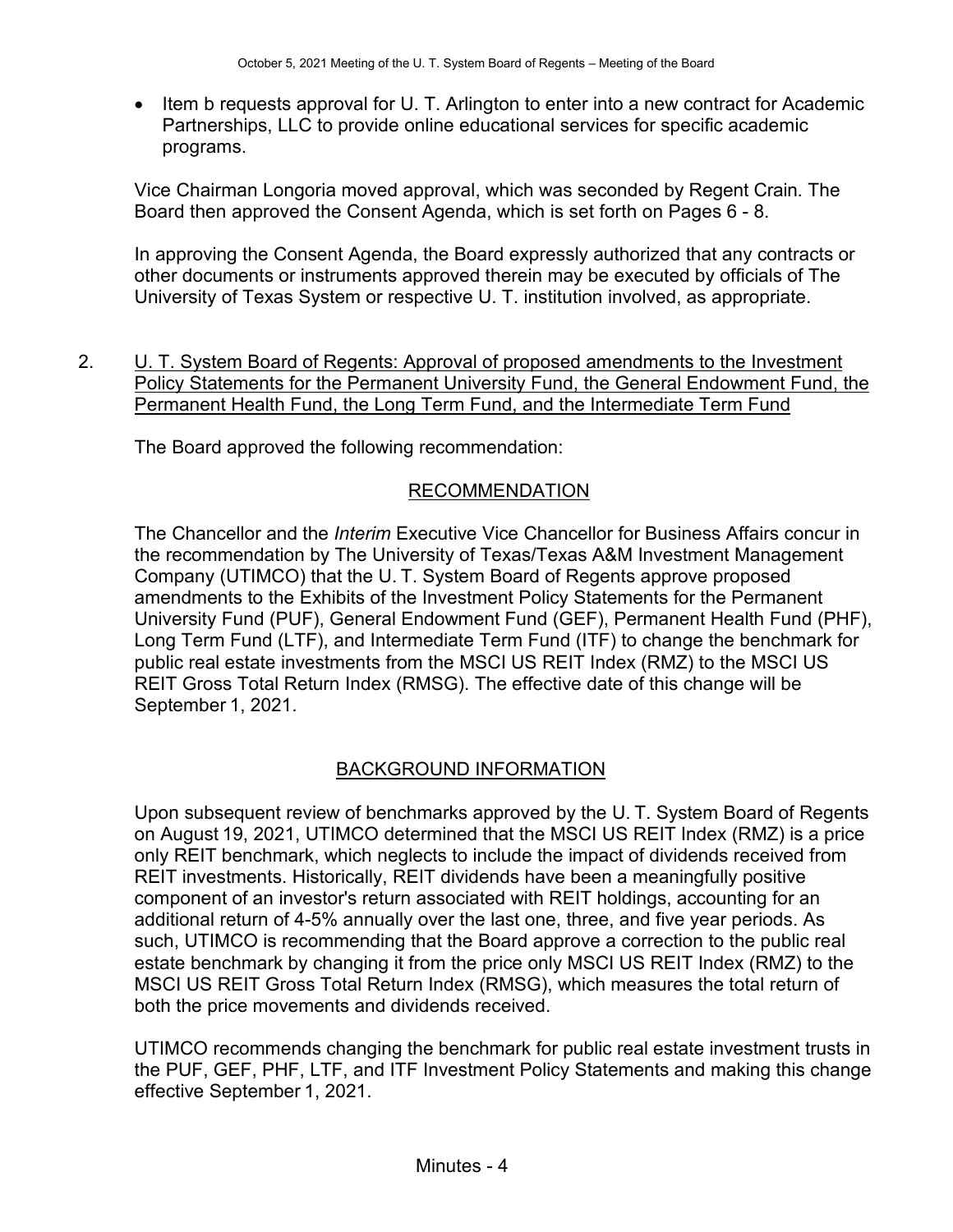3. U. T. Medical Branch - Galveston: Discussion and appropriate action regarding change in terms of employment to name Ben G. Raimer, M.D., as President

Chairman Eltife asked for a motion regarding consideration of changes to the terms of employment to name Dr. Ben Raimer as President of U. T. Medical Branch - Galveston.

Regent Crain made the following motion:

I move that Dr. Ben Raimer, currently President *ad interim* of The University of Texas Medical Branch at Galveston, be named President of The University of Texas Medical Branch at Galveston effective immediately, with compensation commensurate with the responsibilities of the office and as recommended in accordance with University of Texas System policies by Chancellor Milliken and submitted to the Board for approval via the Consent Agenda at a future meeting.

I also move that the Minutes reflect, by approval of this motion, the Board has made a finding, as required by State law, that this appointment is in the best interest of U. T. Medical Branch - Galveston.

The motion was seconded by Vice Chairman Longoria and carried unanimously.

ADJOURNMENT.--There being no further business, the meeting was adjourned at 9:38 a.m.

/s/ Tina E. Montemayor Secretary to the Board of Regents October 5, 2021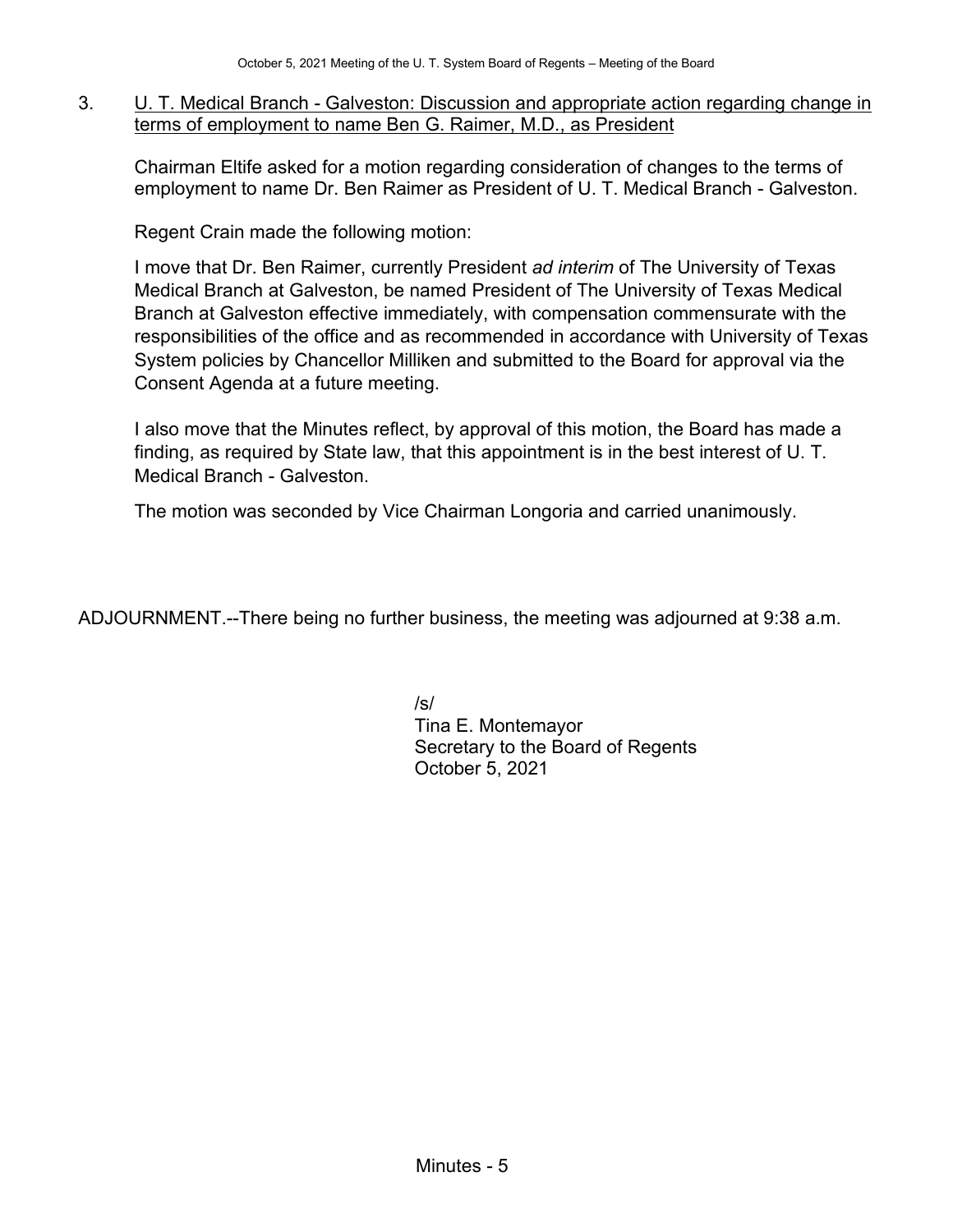

#### **THE UNIVERSITY OF TEXAS SYSTEM BOARD OF REGENTS CONSENT AGENDA**

**Special Called Board Meeting:**  October 5, 2021 Austin, Texas

a. Interagency Agreement (funds coming in) - **U. T. System**: Renewal of Interagency Contract with Texas Higher Education Coordinating Board to administer and oversee funding to support the Texas Child Mental Health Care Consortium, and related finding of public purpose

| Agency:      | <b>Texas Higher Education Coordinating Board</b>                                                                                                                                                                                                                                                                                                                                                                                                                                                                                                                                                                                                                                                                                                                                                                                                                                                                                       |
|--------------|----------------------------------------------------------------------------------------------------------------------------------------------------------------------------------------------------------------------------------------------------------------------------------------------------------------------------------------------------------------------------------------------------------------------------------------------------------------------------------------------------------------------------------------------------------------------------------------------------------------------------------------------------------------------------------------------------------------------------------------------------------------------------------------------------------------------------------------------------------------------------------------------------------------------------------------|
| Funds:       | \$975,000 for FY 2022 and \$975,000 for FY 2023, for a<br>total of \$1,950,000                                                                                                                                                                                                                                                                                                                                                                                                                                                                                                                                                                                                                                                                                                                                                                                                                                                         |
| Period:      | September 1, 2021 through August 31, 2023                                                                                                                                                                                                                                                                                                                                                                                                                                                                                                                                                                                                                                                                                                                                                                                                                                                                                              |
| Description: | Under this contract renewal, U. T. System will continue to<br>administer and oversee funding to support the efforts and<br>mission of the Texas Child Mental Health Care Consortium<br>(Consortium). The Consortium was established by the<br>86th Texas Legislature to leverage the expertise and<br>capacity of Texas health-related institutions of higher<br>education to address urgent mental health challenges and<br>improve the mental health care system in Texas in relation<br>to children and adolescents and to enhance the state's<br>ability to address mental health care needs of children and<br>adolescents through collaboration of those health-related<br>institutions. The initial Agreement was approved by the<br>Board of Regents on September 27, 2019, following<br>selection of U. T. System Administration as the<br>administrator of the Consortium by the Consortium's<br><b>Executive Committee.</b> |
|              | House Bill 1, The General Appropriations Act of the<br>87th Texas Legislature, Regular Session, appropriated<br>\$600,000 for FY 2022 and \$600,000 for FY 2023 to the<br>Higher Education Coordinating Board to fund the continued<br>administration and oversight of the Consortium, which is<br>administratively attached to the Coordinating Board.                                                                                                                                                                                                                                                                                                                                                                                                                                                                                                                                                                                |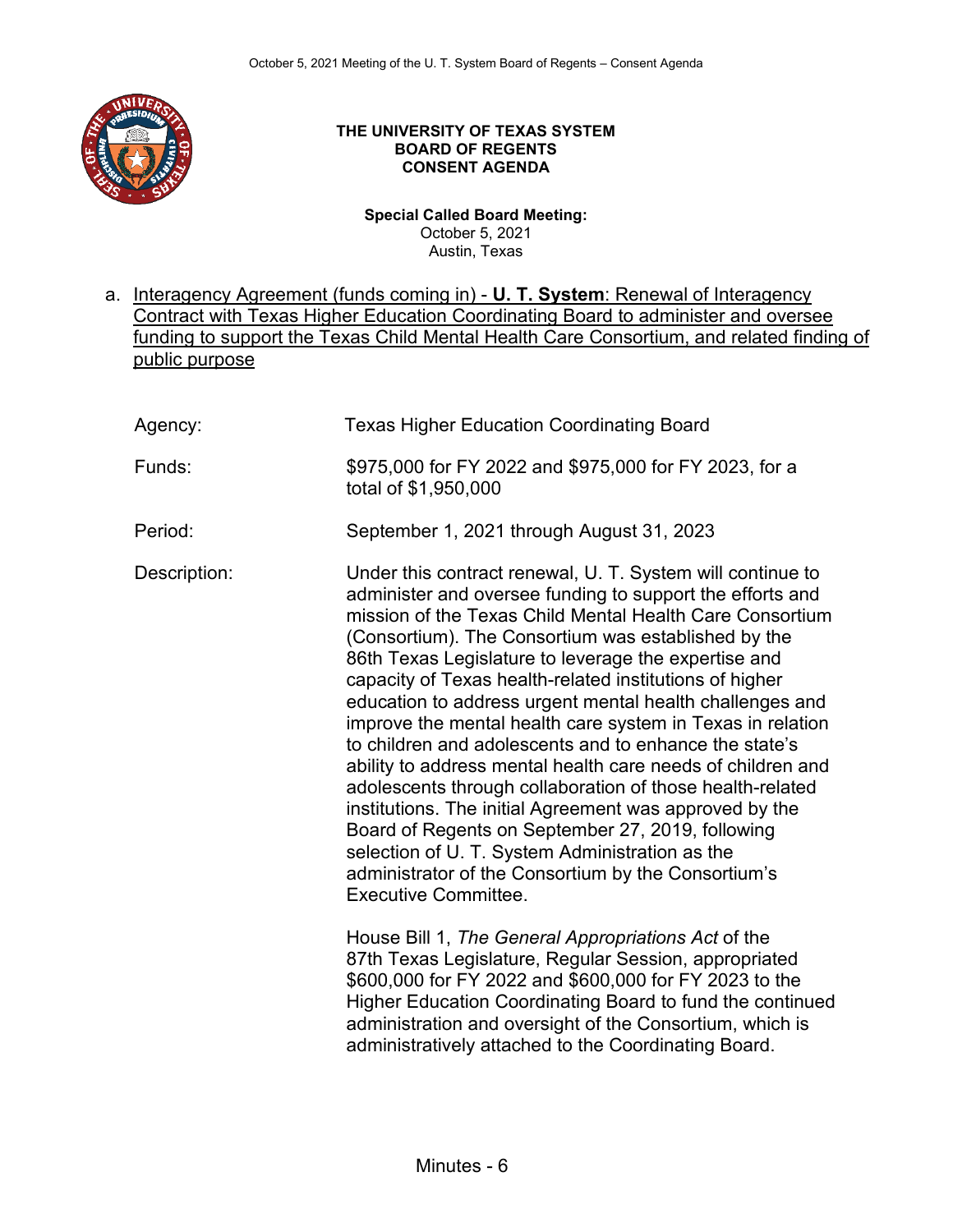|                                      | In addition, the Coordinating Board will disburse \$375,000<br>for FY 2022 and \$375,000 for FY 2023 for U. T. System<br>Administration to procure services for an independent,<br>external evaluation of the programs of the Consortium.<br>Thus, under this renewal agreement, U. T. System<br>Administration will receive \$975,000 in FY 2022 and<br>\$975,000 in FY2023, for a total of \$1,950,000.                                                                                                                                                                                                                |
|--------------------------------------|--------------------------------------------------------------------------------------------------------------------------------------------------------------------------------------------------------------------------------------------------------------------------------------------------------------------------------------------------------------------------------------------------------------------------------------------------------------------------------------------------------------------------------------------------------------------------------------------------------------------------|
| <b>Finding of Public</b><br>Purpose: | If approved, the activities proposed above are ensured to<br>serve a public purpose based on the following:                                                                                                                                                                                                                                                                                                                                                                                                                                                                                                              |
|                                      | 1. The proposed renewal of the interagency contract has a<br>predominantly public purpose as the administrative and<br>oversight services to be provided are in support of the<br>legislature's stated purposes for the Consortium: to<br>address urgent mental health challenges and improve<br>the mental health care system in Texas in relation to<br>children and adolescents, and to enhance the state's<br>ability to address mental health care needs of children<br>and adolescents.                                                                                                                            |
|                                      | 2. Under the terms of the interagency contract, U.T.<br>System Administration will retain sufficient control over<br>its contributions to the Consortium to ensure the public<br>purpose is accomplished. Each of the U. T. health<br>institutions, as well as the Dell Medical School at U. T.<br>Austin and the U. T. Rio Grande Valley School of<br>Medicine, have two representative members on the<br>Consortium Executive Committee, the Consortium's<br>governing body. In addition, U. T. System Vice<br>Chancellor for Health Affairs and Chief Medical Officer<br>David Lakey serves as its Presiding Officer. |
|                                      | 3. U. T. System Administration will receive adequate<br>consideration and benefits through its support of the                                                                                                                                                                                                                                                                                                                                                                                                                                                                                                            |

Consortium as the Consortium includes the six U. T. health institutions, as well as the Dell Medical School at U. T. Austin and the U. T. Rio Grande Valley School of Medicine.